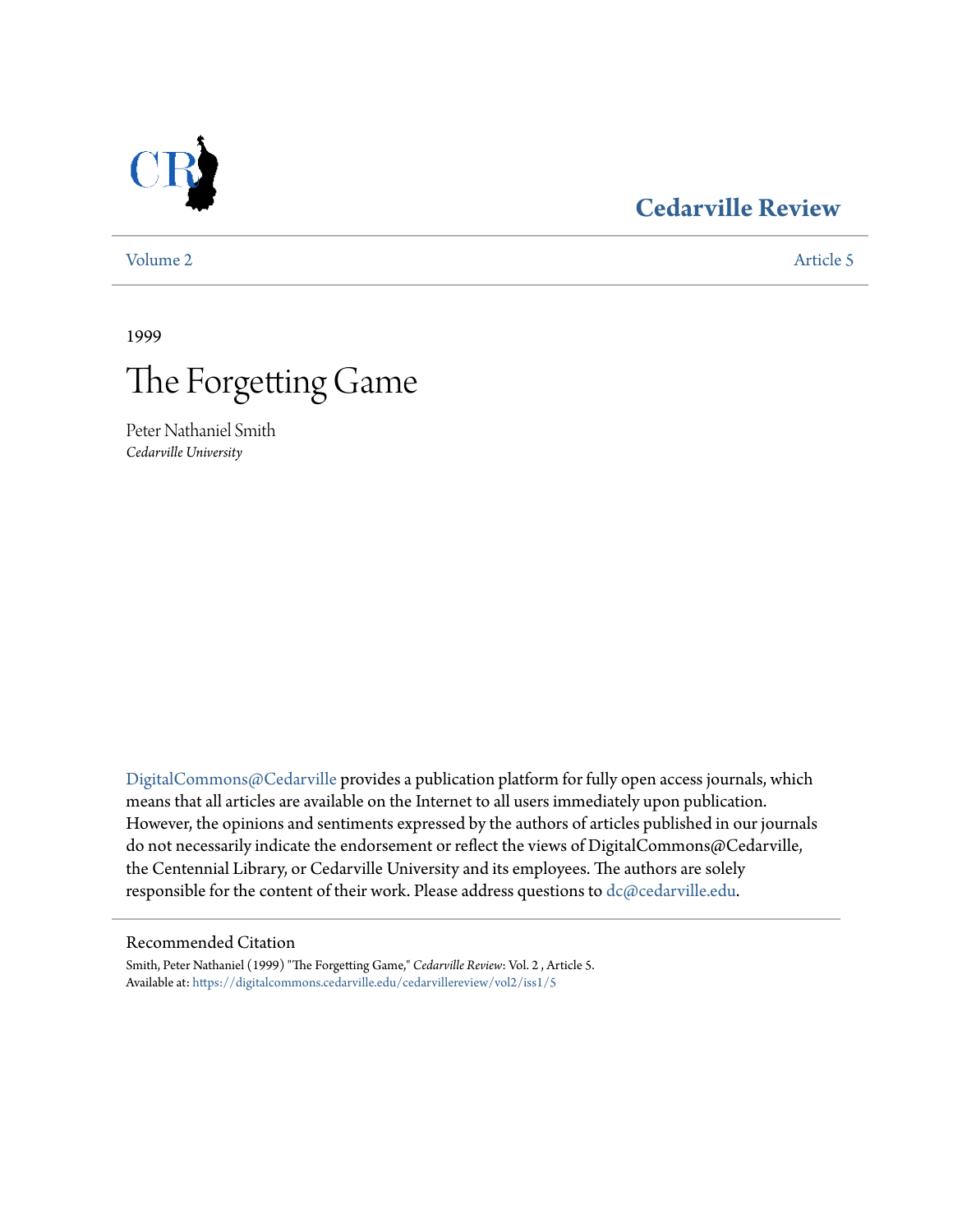# The Forgetting Game

Browse the contents of [this issue](https://digitalcommons.cedarville.edu/cedarvillereview/vol2/iss1) of *Cedarville Review*.

**Creative Commons License**  $\bigcirc$  000

This work is licensed under a [Creative Commons Attribution-Noncommercial-No Derivative Works 4.0](http://creativecommons.org/licenses/by-nc-nd/4.0/) [License.](http://creativecommons.org/licenses/by-nc-nd/4.0/)

Follow this and additional works at: [https://digitalcommons.cedarville.edu/cedarvillereview](https://digitalcommons.cedarville.edu/cedarvillereview?utm_source=digitalcommons.cedarville.edu%2Fcedarvillereview%2Fvol2%2Fiss1%2F5&utm_medium=PDF&utm_campaign=PDFCoverPages)



This fiction is available in Cedarville Review: [https://digitalcommons.cedarville.edu/cedarvillereview/vol2/iss1/5](https://digitalcommons.cedarville.edu/cedarvillereview/vol2/iss1/5?utm_source=digitalcommons.cedarville.edu%2Fcedarvillereview%2Fvol2%2Fiss1%2F5&utm_medium=PDF&utm_campaign=PDFCoverPages)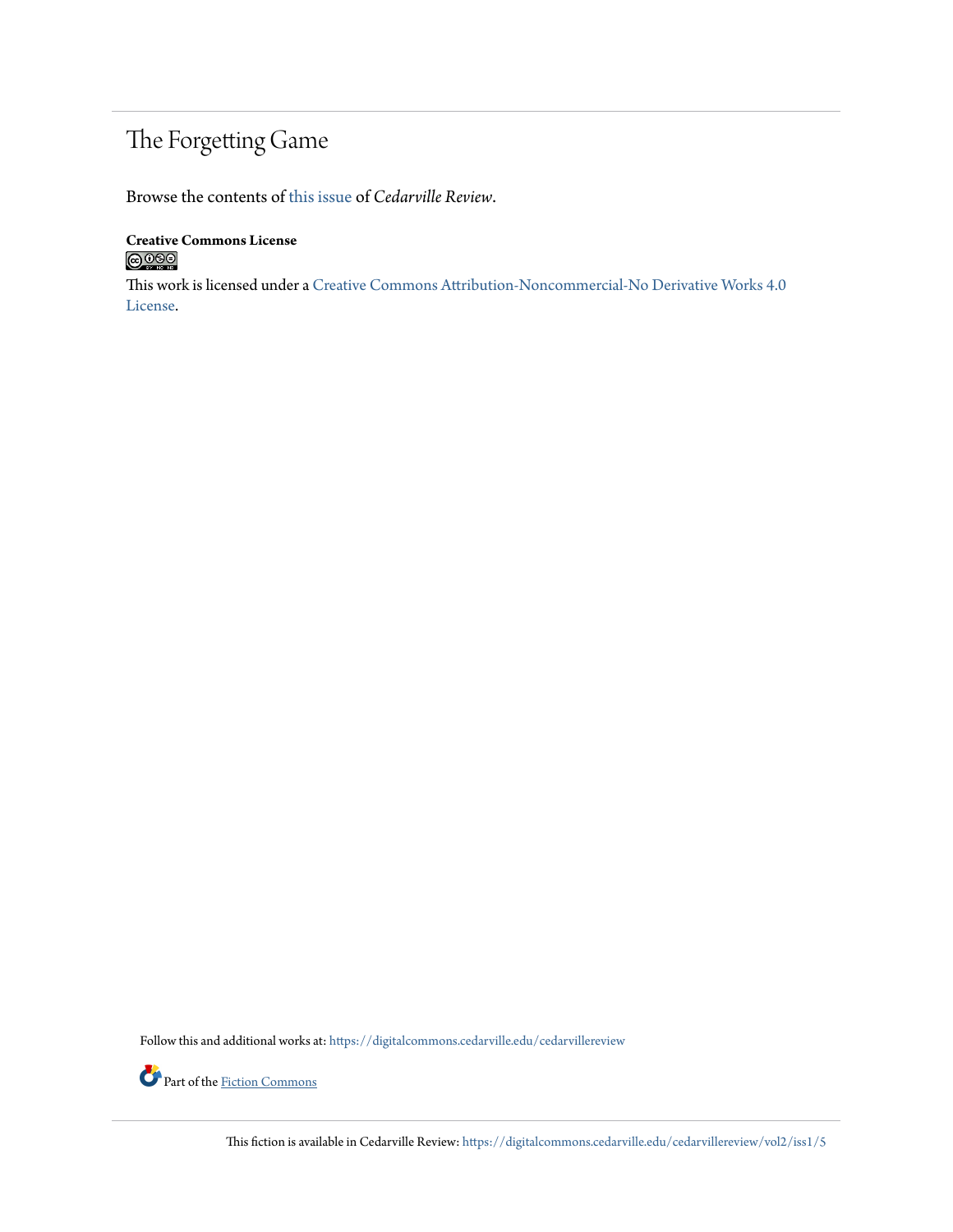## **The** Forgetting **Game**

The man leaves and I wonder why he had wanted to talk to me. People like that make me laugh. I wish I lived in another room. Isn't there some way to fix that sort of thing? If there is, I can't figure it out. Sometimes that makes me laugh, too. I wish there was a way to change things. I could never understand why life didn't change. I've lived in this same room my whole life. It wasn't always in this same apartment building, but it's the same room. I was raised in the old apartment and I will die here in this one. My parents died in the old one.

What was I talking about? Was I talking about Lincoln Logs again? Sometimes I talk about things I don't know anything about. That makes people mad. I could never figure that out. No one talks to me anymore because of that. They just move their lips and recite lines from the only Berenstein Bears book I never read. I'm not sure why I didn't read it. I guess I never got around to it. I used to own it, but every time that I'd sit down to read it I 'd remember the supper that was getting cold on the table. I still do that sometimes. I 'll have a nice sandwich made for myself with chips and dip and a piping hot glass of water. I'll set it out on the table with the good plastic place mat and my President Garfield candle and then I'll just forget. It totally slips my mind.

My friend Jimmy used to chase cars. One day he got hit and we had to take him to that one place to see that one guy. Jimmy wasn't too happy about all that. There are times when Jimmy goes away. When he comes back he tells me of what it's like in the other apartments. Sometimes I get jealous and make him leave. He doesn't always go, even when I tell him to. He likes to bark. Sometimes, when I'm angry with him, I'll call him Poochie. He hates that. He hates it when people don't pay attention to him. He can be very demanding when my mother isn't around, which she isn't anymore.

When I was little my mother used to give me a piece of candy and send me into my room. I'd play with my dolls and re-enact what was going on outside. Then she'd come and get me after an hour or two and we'd play "The Forgetting Game." I think Hasbro made that game. It's my favorite game. We played it a lot back then, my mother and I. Then Jimmy and I started to play it together. It's better that way. The best part about the game is that there aren't any pieces for me to lose. I remember I was going to play it one night when.mother was late coming home from stuff. I looked all over for it but it was no where to be found.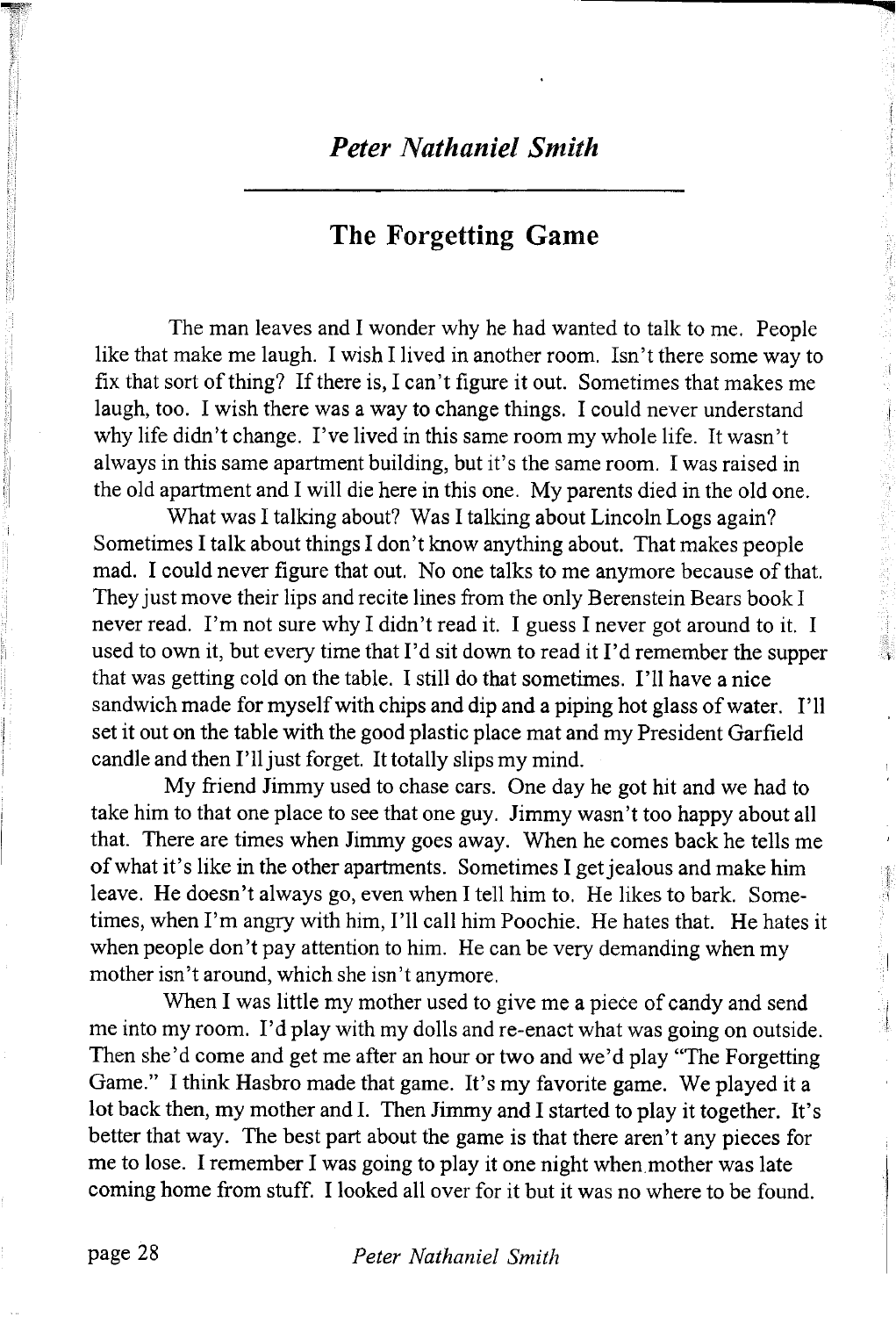Jimmy found it for me. I like him.

The couch was cold that night. Usually it's warm, full of fuzzies. That night my ear got frostbite. I remember the warmth that came from it. For some reason it felt like the same kind of warmth that came from my mother's hug. I still can't figure that one out. I remember that she was very angry when she got home because there was a stain on the carpet. I told her I didn't know where it came from. I still don't. She scrubbed for days on end. I went to bed that night and she was scrubbing. When I got up in the morning she was there scrubbing, and the next day when the carpet cleaner man came over she was still scrubbing. Down on her knees, sponge in hand, the carpet cleaner man standing over her, observing. She was very angry when I came out of my room to get a drink. I hid in my room because she was screaming. She carried on for quite some time. I couldn't understand her.

I don't understand a lot of things. I never got a grasp on the Theory of Relativity. And what about addition, I don't think anyone understands that. Apples, oranges; I just eat them. I'm glad bananas could possibly be the world's most perfect fruit. Pa said that if you look at a banana long enough you could see any TV show you wanted to watch. I remember staring for hours without ever seeing Bert or Ernie.

Do you ever get mad at things that don't work? Pa did, when he was still here. He used to get mad at the TV when the men weren't dancing right. He'd yell at them. That hurt my ears. I'd drop the banana and clap my hands over them. He didn't like that. When he was really angry he would throw his empty cans at me. They hurt. I'd run to my room, his invisible dogs chasing after me.

Once Jimmy wanted me to paint my room clear. I told him that my mother wouldn't like it. I wish I remembered what he said about that. I think it was funny. He did talk me into putting up some border, though. We put clouds around the ceiling and flowers around the floor. I like flowers. They don't hurt; neither do clouds.

When mother saw my room she spit. She spit enough to fill a bath tub and then she made me clean it up with my tongue. I can't taste flowers anymore. Jimmy wouldn't help. I yelled at him to help but he just laughed. That made me mad. I said an angry word, which happened to be my supper for the night. When Pa came home we played with his belt. That's not as fun a game as "The Forgetting Game." When we were done playing he said that he didn't like Jimmy and that he had to go. Jimmy got really sad. Jimmy doesn't get sad very often. Seeing him like that made my mouth bum. Fire is fun to breathe; the only thing is that I couldn't see out of my left eye for a week.

Pa left for a while and the carpet cleaner man took his place next to my mother on the floor by the stain. I think I had a lot of fun. I spent the whole time